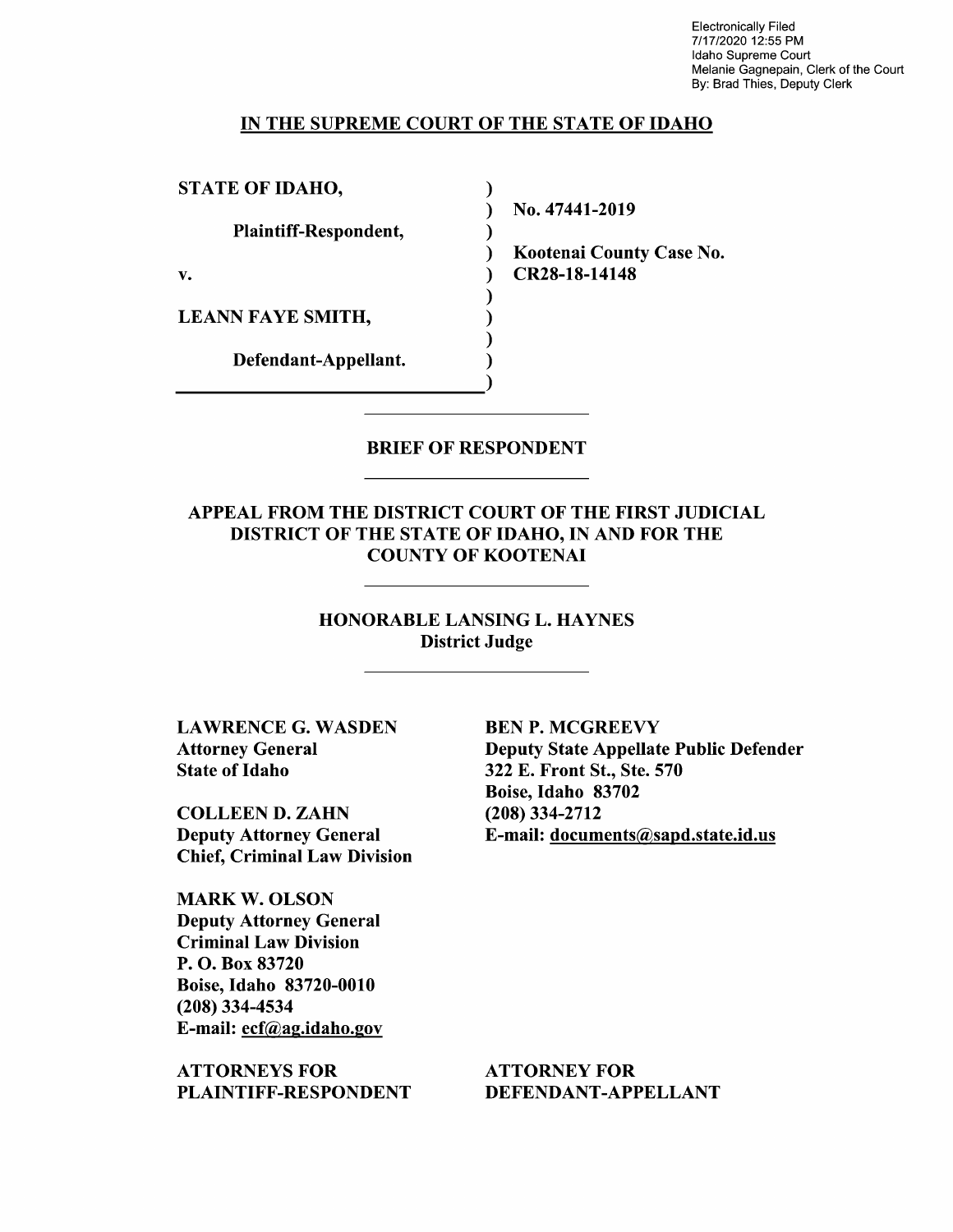# TABLE OF CONTENTS

| I. |                                                             | The Record Demonstrates That Smith's Waivers Of Her Right<br>To Appeal Her Conviction And Her Right To File A Motion To<br>Withdraw Her Guilty Plea Were Knowing, Intelligent, And |  |
|----|-------------------------------------------------------------|------------------------------------------------------------------------------------------------------------------------------------------------------------------------------------|--|
|    | A.                                                          |                                                                                                                                                                                    |  |
|    | <b>B.</b>                                                   | Smith's Waivers Of Her Right To Appeal And Right To File A<br>Motion To Withdraw Her Guilty Plea Were Validly Entered 5                                                            |  |
|    | $C$ .                                                       | Alternatively, The District Court Acted Well Within Its Discretion<br>To Conclude That Smith's Motion To Withdraw Her Guilty Plea                                                  |  |
| Π. | Smith Has Failed To Show That The District Court Abused Its |                                                                                                                                                                                    |  |
|    | A.                                                          |                                                                                                                                                                                    |  |
|    | <b>B.</b>                                                   |                                                                                                                                                                                    |  |
|    | $\mathcal{C}$ .                                             | The District Court Acted Well Within Its Sentencing Discretion 11                                                                                                                  |  |
|    |                                                             |                                                                                                                                                                                    |  |
|    |                                                             |                                                                                                                                                                                    |  |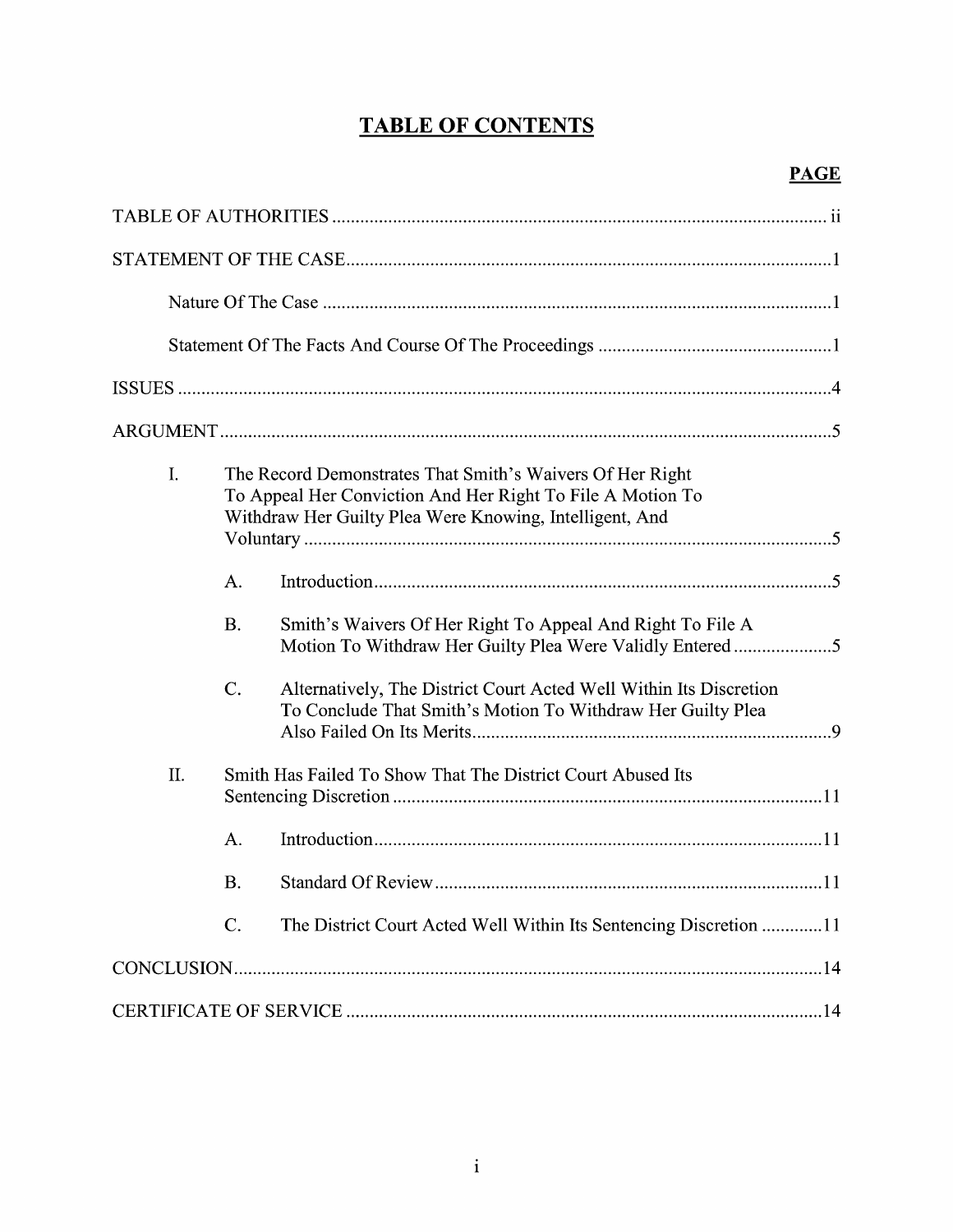# TABLE OF AUTHORITIES

| <b>CASES</b>    | <b>PAGE</b> |
|-----------------|-------------|
|                 |             |
|                 |             |
|                 |             |
|                 |             |
|                 |             |
|                 |             |
|                 |             |
|                 |             |
|                 |             |
|                 |             |
|                 |             |
|                 |             |
|                 |             |
|                 |             |
|                 |             |
|                 |             |
|                 |             |
|                 |             |
| <b>STATUTES</b> |             |
|                 |             |
| <b>RULES</b>    |             |
|                 |             |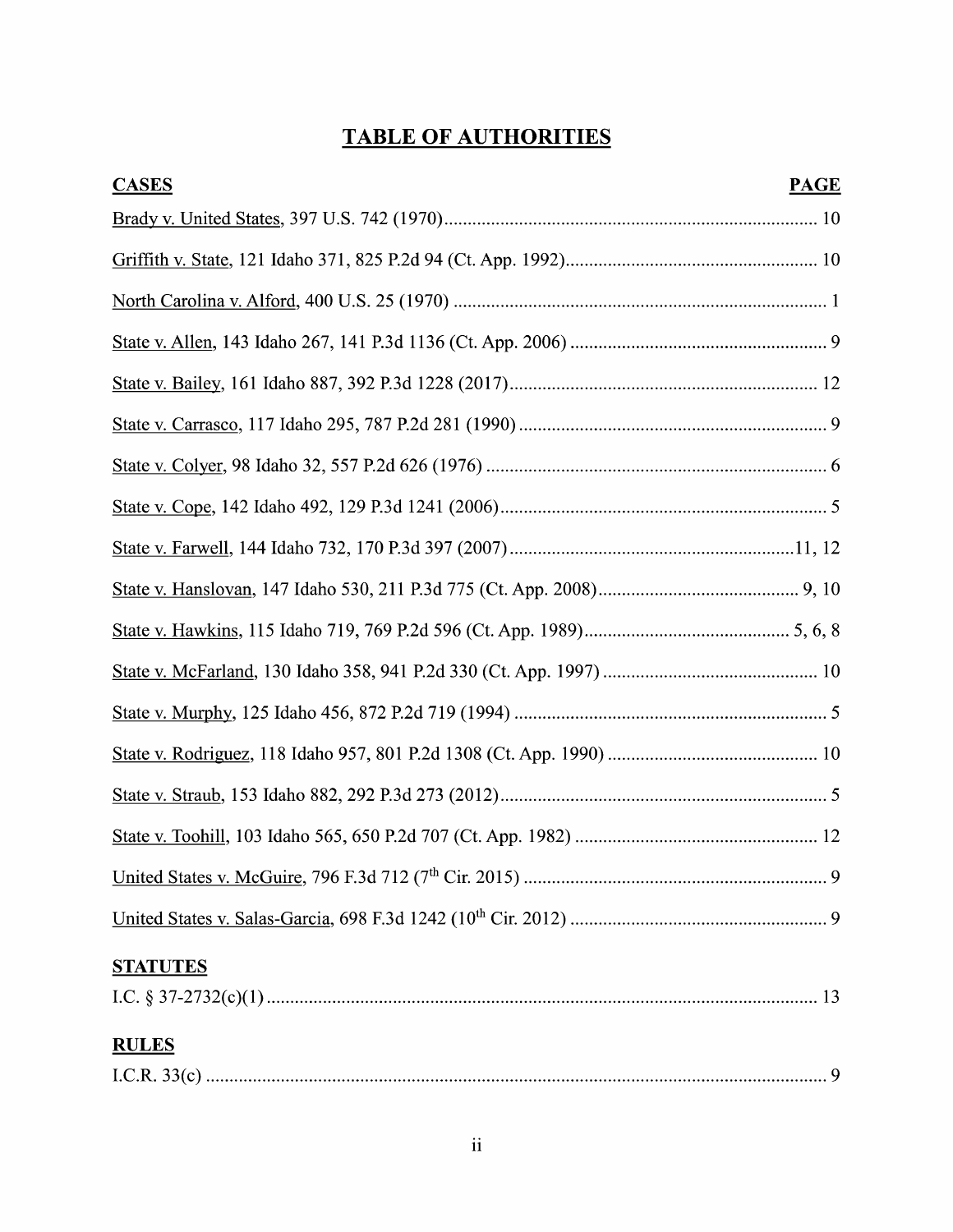#### STATEMENT OF THE CASE

#### Nature Of The Case

Leann Faye Smith appeals from the judgment of conviction entered upon her guilty plea to possession of heroin. Specifically, Smith challenges the district court's conclusion that she waived her right to file a motion to withdraw her guilty plea, and the district court's sentencing determination.

#### Statement Of The Facts And Course Of The Proceedings

Coeur d'Alene police officer made contact With Smith and another individual Who were parked in a WinCo parking lot. (R., p.17.) After finding Smith's answers to several questions to be suspicious, officers conducted a consensual search of the other individual's person. (Id.) After recovering a syringe from the other individual's pocket, and after obtaining admissions from that individual about his heroin use, officers searched the vehicle. (R., pp.17-18.) The officers recovered heroin and drug paraphernalia in the course of that search. (R., p.18.) Smith admitted ownership 0f the containers in Which the contraband was found. (Id.) The state charged Smith with possession of heroin and drug paraphernalia. (R., pp.69-70.)

Pursuant to a plea agreement, Smith entered an *Alford* plea to the heroin possession charge and the state agreed to dismiss the drug paraphernalia charge.  $(2/12/19$  Tr., p. 11, L.6 – p.30, L.10; State's Exhibit 1.) The state also agreed to recommend a unified four-year sentence with two years fixed.  $(2/12/19$  Tr., p.11, Ls.23-25.) Smith agreed "to waive appeal as a right to the conviction,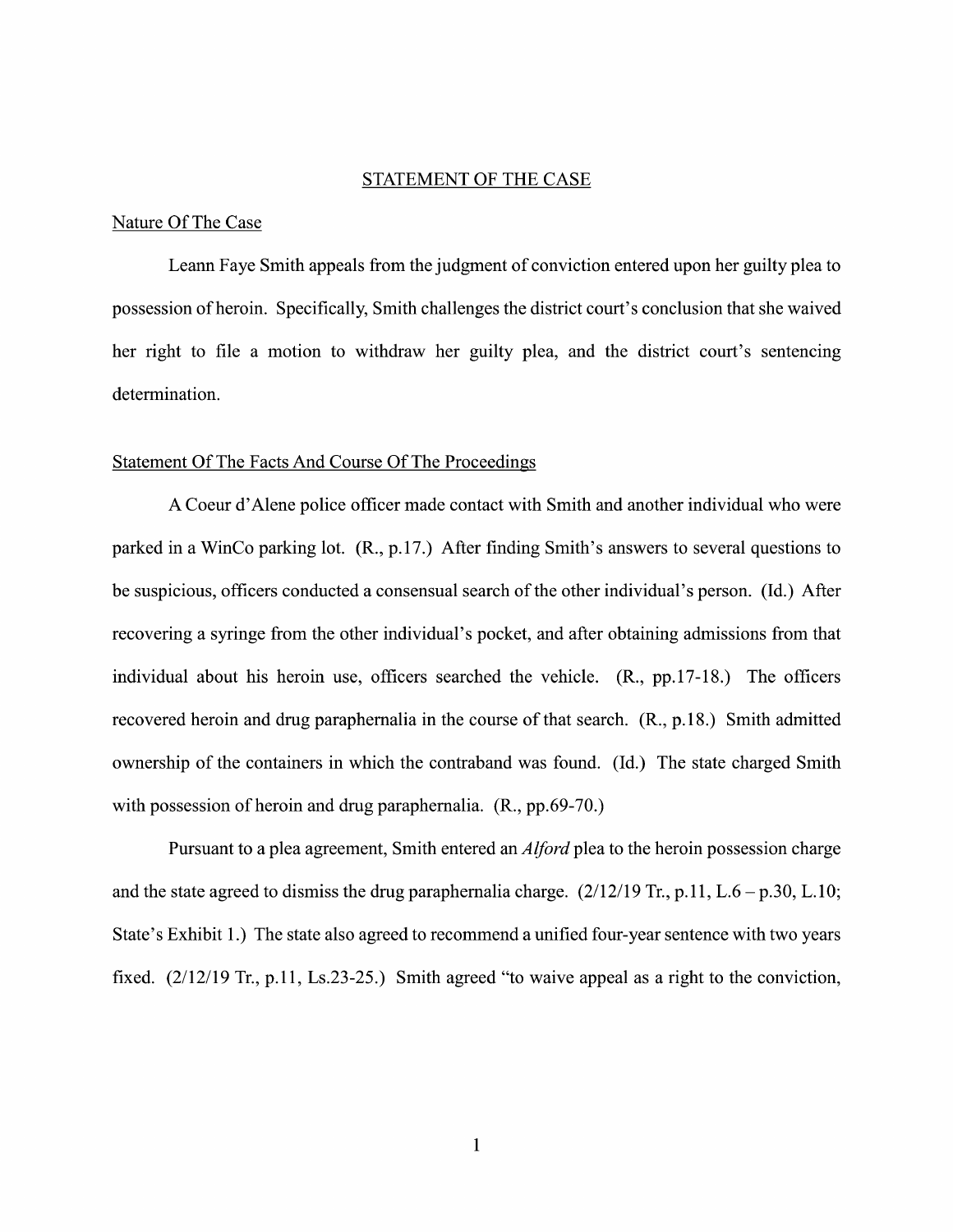as well as her ability to withdraw the guilty plea."  $(2/12/19$  Tr., p.11, Ls.17-21; see also State's Exhibit 1.)

Prior to sentencing, despite her waiver, Smith filed a motion to withdraw her guilty plea. (R., pp.84-85.) The motion was supported by sworn affidavit in which Smith alleged, among other things, that she was unable to effectively communicate With her attorney throughout the proceeding, that she did not remember being informed of certain terms of the plea agreement before the change of plea hearing, that she did not understand the proceedings or the conditions of the plea agreement, and that she agreed to accept the state's plea offer even though she "felt in [her] heart it was the wrong thing to do." (R., pp.86-89.)

At the subsequent hearing on the motion, Smith argued that her plea was not knowingly, intelligently, or voluntarily made.  $(4/29/19 \text{ Tr.}, p.41, L.6 - p.43, L.20)$  The state objected to the motion. (4/29/19 Tr., p.44, L.13.) The state submitted into evidence an audio recording of the change of plea hearing and noted that Smith's calm demeanor and the district court's thorough plea colloquy demonstrated that Smith's plea was voluntary. (4/29/19 Tr., p.44, Ls.13-23; State's Exhibit 2.) The district court denied Smith's motion.  $(4/29/19$  Tr., p.52, L.10 – p.54, L.15.) The court found that Smith knowingly and voluntarily waived her right to request that her guilty plea be Withdrawn; and knowingly, voluntarily, and intelligently entered into the plea agreement.  $(4/29/19$  Tr., p.53, L.11 – p.54, L.15.)

After both parties recommended that Smith be placed on probation  $(8/12/19)$  Tr., p.76, L.24  $-p.77$ , L.3; p.78, Ls.4-12), the district court imposed a unified four-year sentence with two years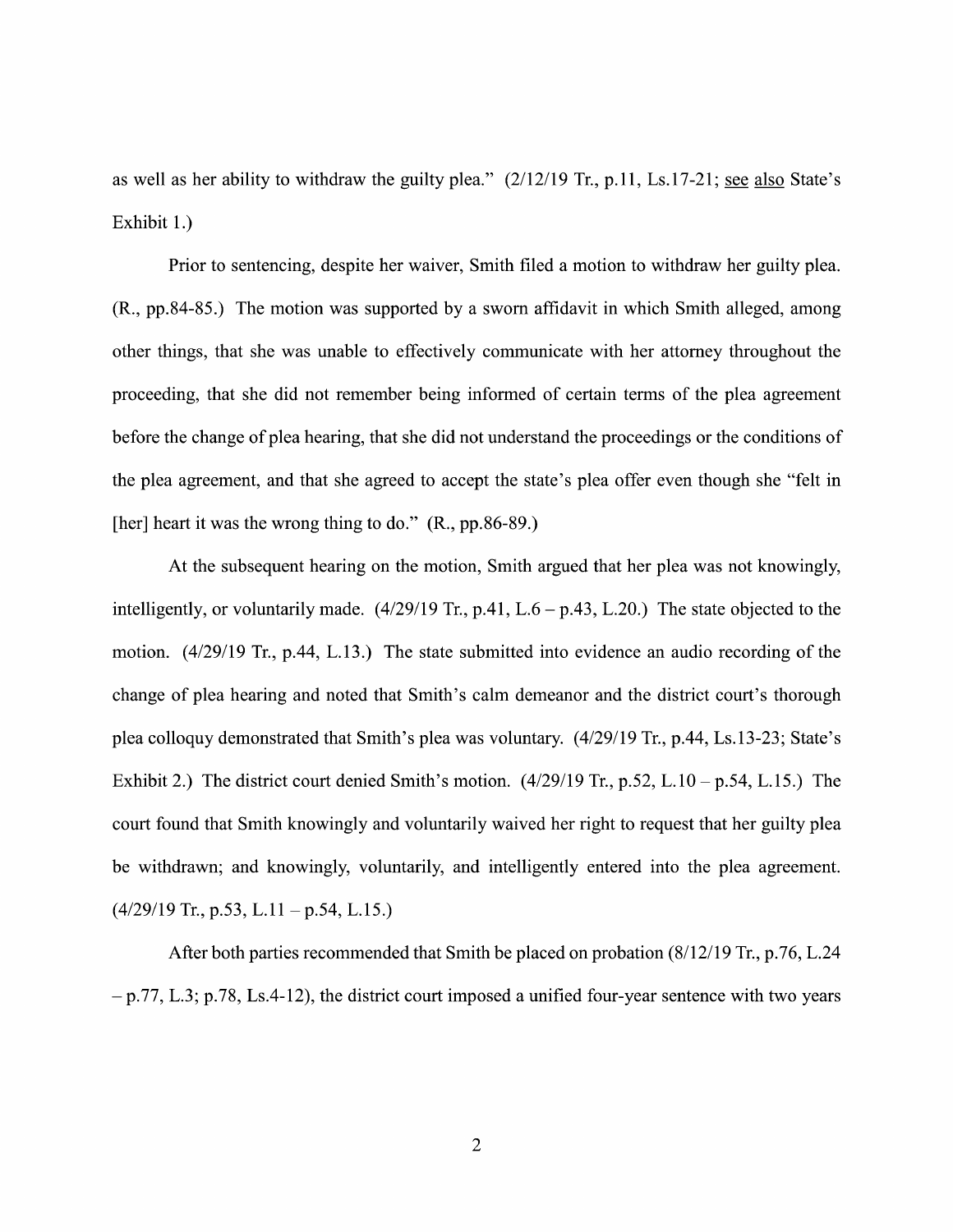fixed, suspended the sentence, and placed Smith on probation for two years (R., pp.103-107; 8/12/19 Tr., p.81, Ls.16-20). Smith timely appealed. (R., pp. 115-118.)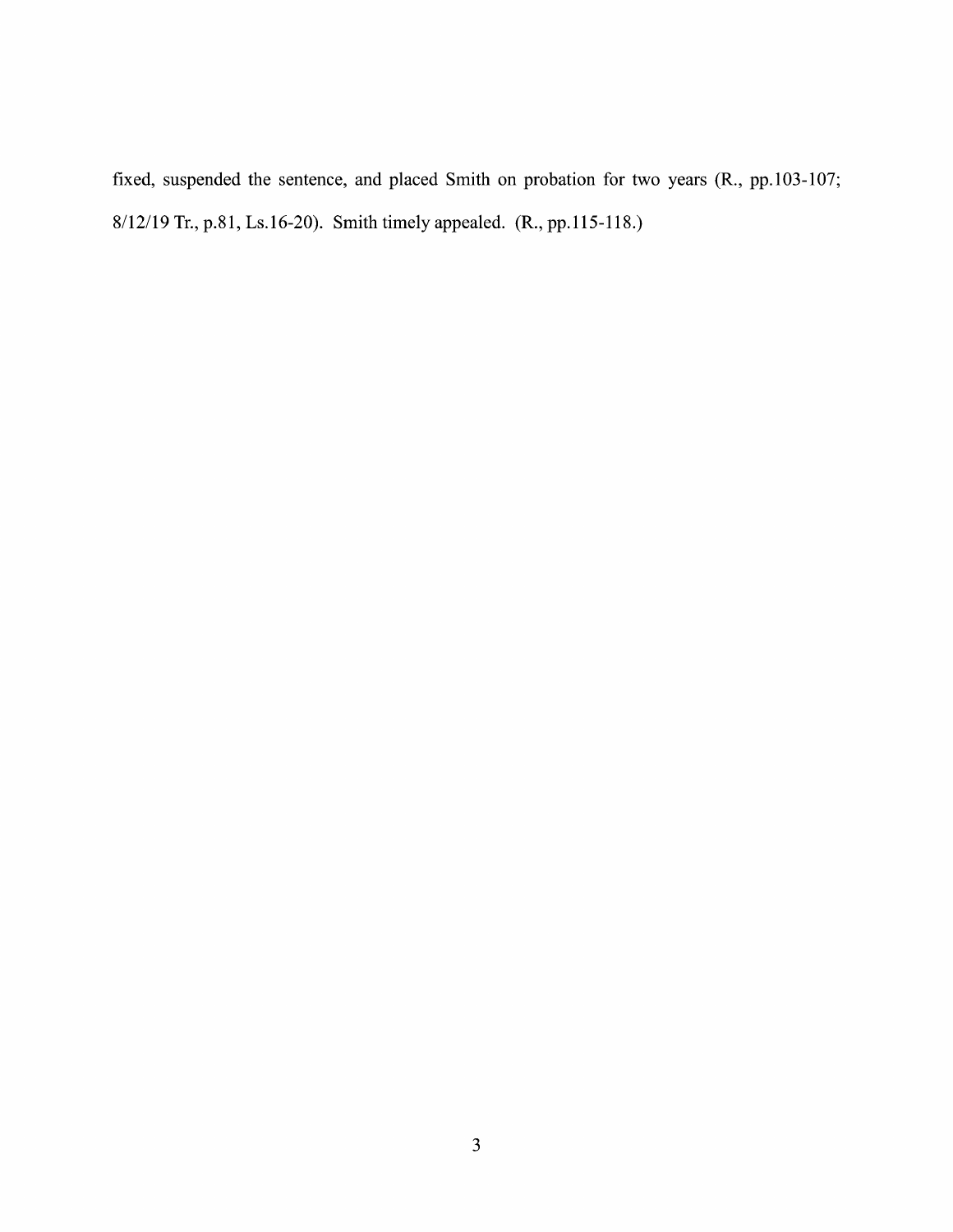## ISSUES

Smith states the issues on appeal as:

- I. Are Ms. Smith's waivers of her right to appeal and her right to file a motion to withdraw the plea invalid and unenforceable, because her plea was not knowing, intelligent, and voluntary?
- II. Did the district court abuse its discretion When it denied Ms. Smith's motion to withdraw her guilty plea, because her plea was not knowing, intelligent, and voluntary?
- III. Did the district court abuse its discretion when it imposed a unified sentence 0f four years, with two years fixed, upon Ms. Smith following her plea of guilty to possession of a controlled substance?

(Appellant's brief, p.8.)

The state rephrases the issues as:

- 1. Does the record demonstrate that Smith's waivers of her right to appeal her conviction and Does the record demonstrate that Smith's waivers of her right to appeal her conviction and<br>right to file a motion to withdraw her guilty plea were both knowing, intelligent, and voluntary? In the alternative, has Smith failed to show that the district court abused its discretion in additionally denying her motion to withdraw her guilty plea 0n its merits?
- 2. Has Smith failed to show that the district court abused its sentencing discretion?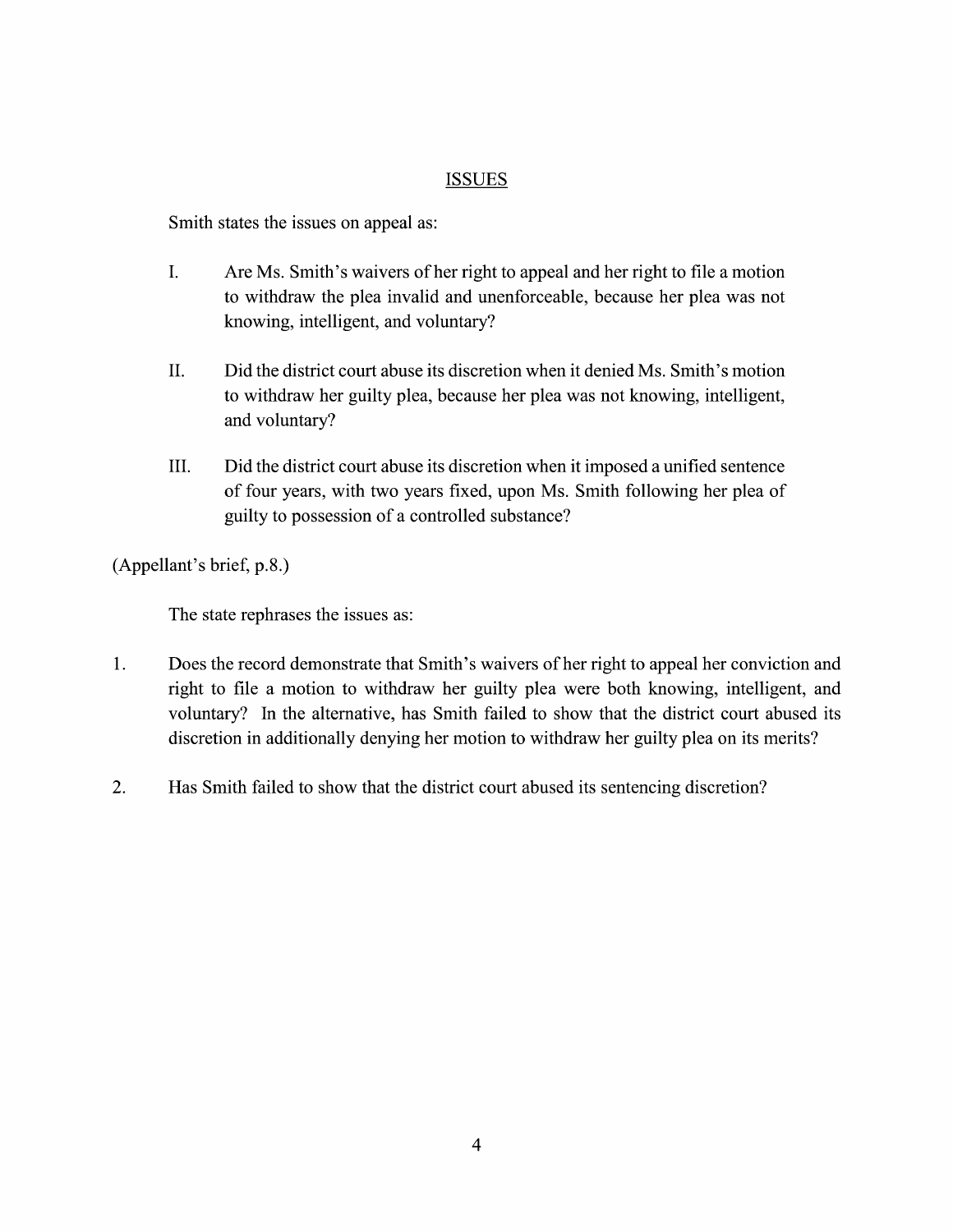#### ARGUMENT

#### I.

# The Record Demonstrates That Smith's Waivers Of Her Right To Appeal Her Conviction And Her Right To File A Motion To Withdraw Her Guilty Plea Were Knowing, Intelligent, And<br>Voluntary

#### A. Introduction

Smith contends that the district court erred in concluding that she validly waived her right to file motion to withdraw her guilty plea; and then abused its discretion by also denying the motion on its merits. (Appellant's brief, pp.9-15.) Smith's contentions fail because a review of the record reveals that her guilty plea and accompanying waivers of her rights to appeal her conviction and to file a motion to withdraw her guilty plea were all entered voluntarily, knowingly, and intelligently.

# B. Smith's Waivers Of Her Right To Appeal And Right To File A Motion To Withdraw Her Guilty Plea Were Validlv Entered

Defendants may waive their right to appeal as a term of a plea agreement. State v. Straub, 153 Idaho 882, 885, 292 P.3d 273, 276 (2012). Such waiver is enforceable if the record shows that it was voluntarily, knowingly, and intelligently made. State V. Cope, 142 Idaho 492, 496, 129 P.3d 1241, 1245 (2006). Appellate courts employ the same analysis used to determine the validity of any guilty plea when evaluating the enforceability of a waiver of the right to appeal provided as part of a plea agreement. State v. Murphy, 125 Idaho 456, 457, 872 P.2d 719, 720 (1994).

When the validity of a guilty plea is challenged on appeal, the appellate court conducts an independent review of the record. State v. Hawkins, 115 Idaho 719, 720, 769 P.2d 596, 597 (Ct.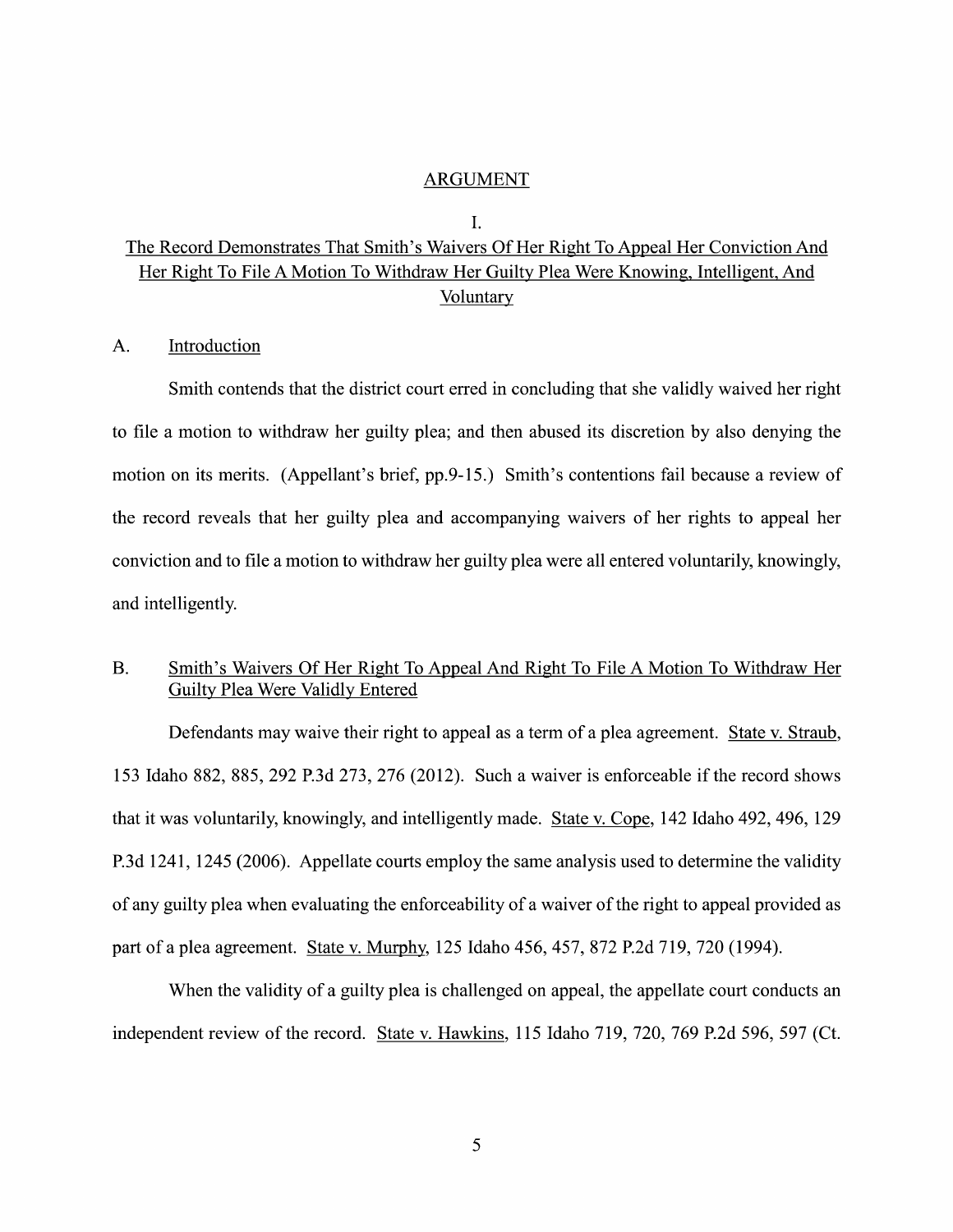App. 1989). Whether a plea is voluntary and understood entails inquiry into three areas:  $(1)$ whether the plea was voluntary in the sense that the defendant understood the nature of the charges and was not coerced; (2) whether the defendant knowingly and intelligently waived the right to a jury trial, to confront accusers, and to refrain from self-incrimination; and (3) whether the defendant understood the consequences of pleading guilty. State v. Colyer, 98 Idaho 32, 34, 557 P.2d 626, 628 (1976). If the evidence is conflicting as to the circumstances surrounding the guilty plea, the appellate court will accept the trial court's findings of fact supported by substantial evidence. Hawkins, 115 Idaho at 720-721, 769 P.2d at 597-598. However, the Court Will freely review the trial court's application of constitutional requirements to the facts found. Id. at 721, 769 P.2d at 598

As Smith notes 0n appeal (Appellant's brief, p.10), there does not appear to be any published Idaho case on the standard for appellate review of a district court's application of a defendant's waiver of the right to file a motion to withdraw a guilty plea. The state agrees with Smith's submission on appeal that the above standards for determining the validity of a guilty plea, or appellate waiver associated with a guilty plea, should also apply to a waiver of the right to file a motion to withdraw a guilty plea.

At the change of plea hearing, Smith's counsel represented that Smith's plea agreement with the state included a term that Smith agreed to "waive appeal as a right to the conviction, as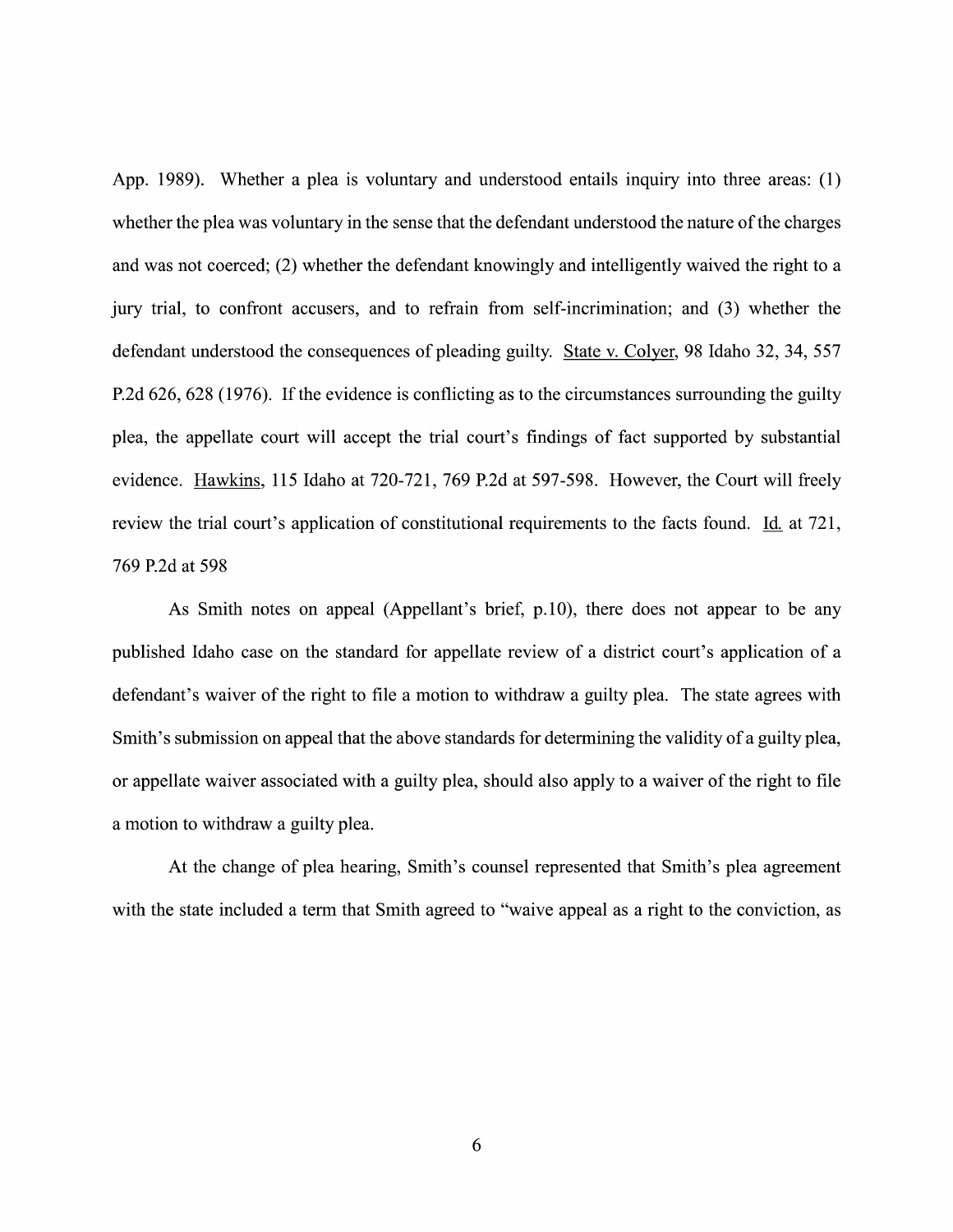well as her ability to withdraw the guilty plea pursuant to Idaho Criminal Rule  $34$ <sup>[1]</sup>" (2/12/19 Tr., p.11, Ls.11-21.) The written plea offer prepared by the state was consistent with this representation. (State's Exhibit 1.) A review of the record demonstrates that Smith's guilty plea, appellate waiver, and waiver of her right to file a motion to withdraw her guilty plea were all entered knowingly, intelligently, and voluntarily, and were thus valid.

The district court engaged in a thorough colloquy with Smith prior to accepting Smith's pleas and the accompanying waivers. The colloquy specifically referenced Smith's waiver 0f her right to file a motion to withdraw her guilty plea.  $(2/12/19$  Tr., p.13, Ls.10-16.) In this colloquy, Smith confirmed that she had enough time to consult with her lawyer and felt comfortable and ready to plead guilty.  $(2/12/19 \text{ Tr}, p.12, L.21 - p.13, L.2.)$  When Smith acknowledged that she "sometimes" had trouble communicating with her lawyer, the court initiated a more-detailed questioning to address that response.  $(2/12/19$  Tr., p.25, L.7 – p.26, L.8.) This included five follow-up questions to which Smith responded that: her communication with counsel was good enough for her to understand what she was doing that day; she did not need any more time with her counsel to work out any communication issues; despite the indication that she had some communications issues at some point, she still did ultimately understand what counsel was saying

<sup>&</sup>lt;sup>1</sup> Smith subsequently filed a motion to withdraw her guilty plea pursuant to I.C.R. 34. (R., pp.84-85.) At the hearing on the motion, Smith informed the court that her motion was "more appropriate under Idaho Rule 33(c)." (4/29/19 Tr., p.40, Ls.5-8.) It appears that the parties' reference to I.C.R. 34 was initiated by a typo on the state's amended pretrial settlement order. (State's Exhibit 1; see also  $4/29/19$  Tr., p.51, L.20 – p.52, L.3; p.53, Ls.6-10.) Smith has not argued below or on appeal that these references to I.C.R. 34 rendered her subsequent I.C.R. 33(c) motion to be outside the scope of her waiver. (See generally Appellant's brief;  $4/29/19$  Tr.)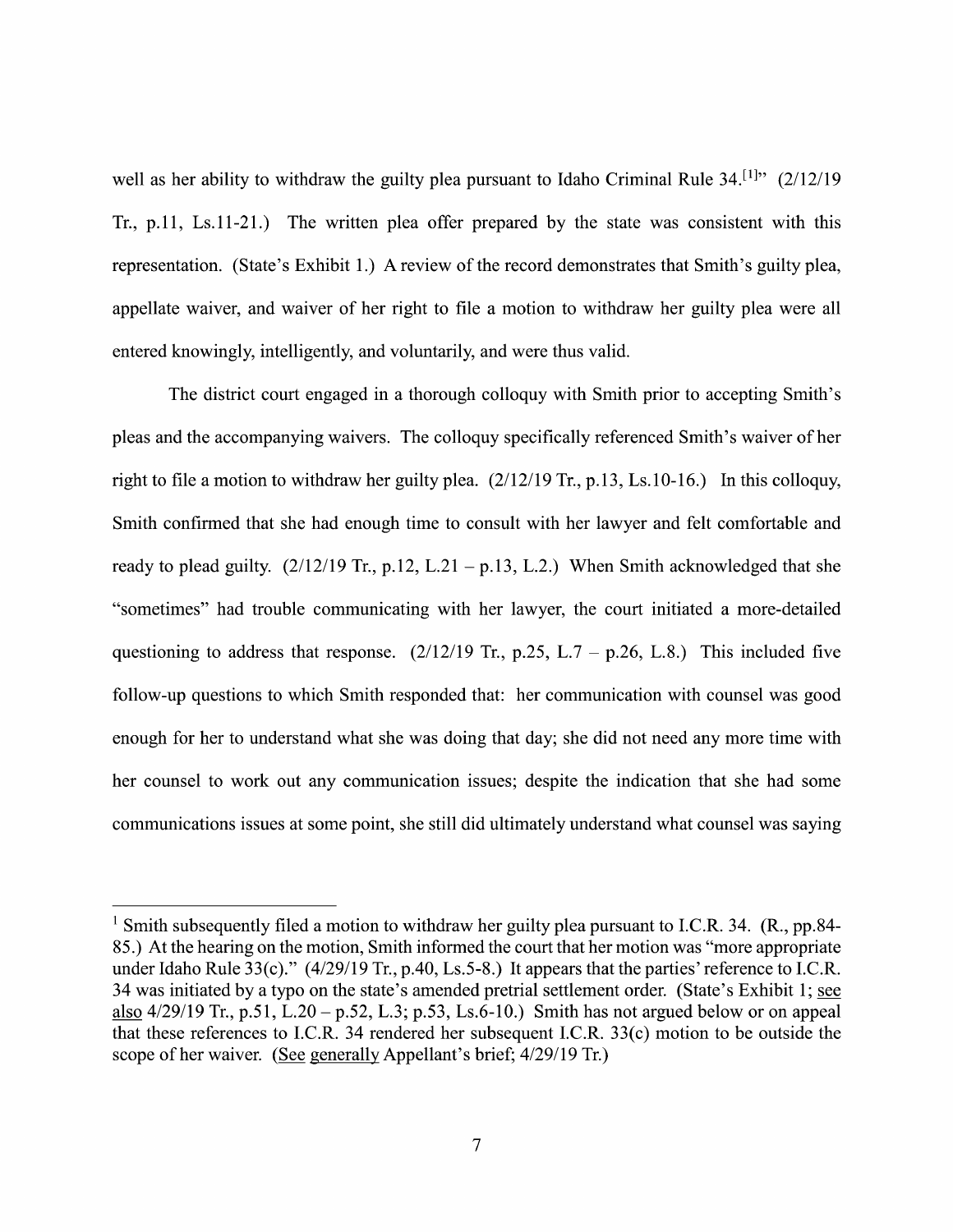to her; and that any questions she had were answered by her counsel. (Id.) Smith also informed the court that she was not "emotionally stressed" to the point that it was affecting her ability to think clearly, and that she believed her plea was being made "freely and voluntarily." (2/12/19 Tr., p.27, Ls.8-11; p.28, Ls.10-12.) Finally, the court explained to Smith that "[s]ometimes people will come back to [c]ourt and ask to withdraw their guilty plea," and assert that they only entered the plea agreement in "despair" caused by their counsel's bad performance.  $(2/12/19$  Tr., p.29, Ls.7-18.) Smith responded that this was not the case with her. (2/12/19 Tr., p.29, Ls.16-19.)

In the hearing on Smith's subsequent motion to withdraw her guilty plea, the district court referenced this thorough colloquy and Smith's responses. (4/29/19 Tr., p.39, Ls.7-16.) An audio recording of the relevant portion of the change of plea hearing was entered into evidence and published to the court at the hearing, giving the court the opportunity to review the manner in which Smith answered the questions posed to her.  $(4/29/19$  Tr., p.44, L.13 - p.46, L.24; State's Exhibit 2.) The court – which was presided over by the same district court judge who presided over the change of plea hearing  $-$  then made a specific finding that the assertions made in Smith's affidavit, Which contradicted her statements made at the change 0f plea hearing, were not credible and carried little weight in its determination.  $(4/29/19 \text{ Tr}, p.53, L.17 - p.54, L.1.)$  This Court is bound by this finding because it is supported by the substantial evidence contained in the audio recording of the change of plea hearing. See Hawkins, 115 Idaho at 720-721, 769 P.2d at 597-598. Further, a review of the affidavit itself  $(R_{.}, pp.86-89)$ , reveals that several of the assertions contained therein, including Smith's explanation for Why she missed a court hearing, and her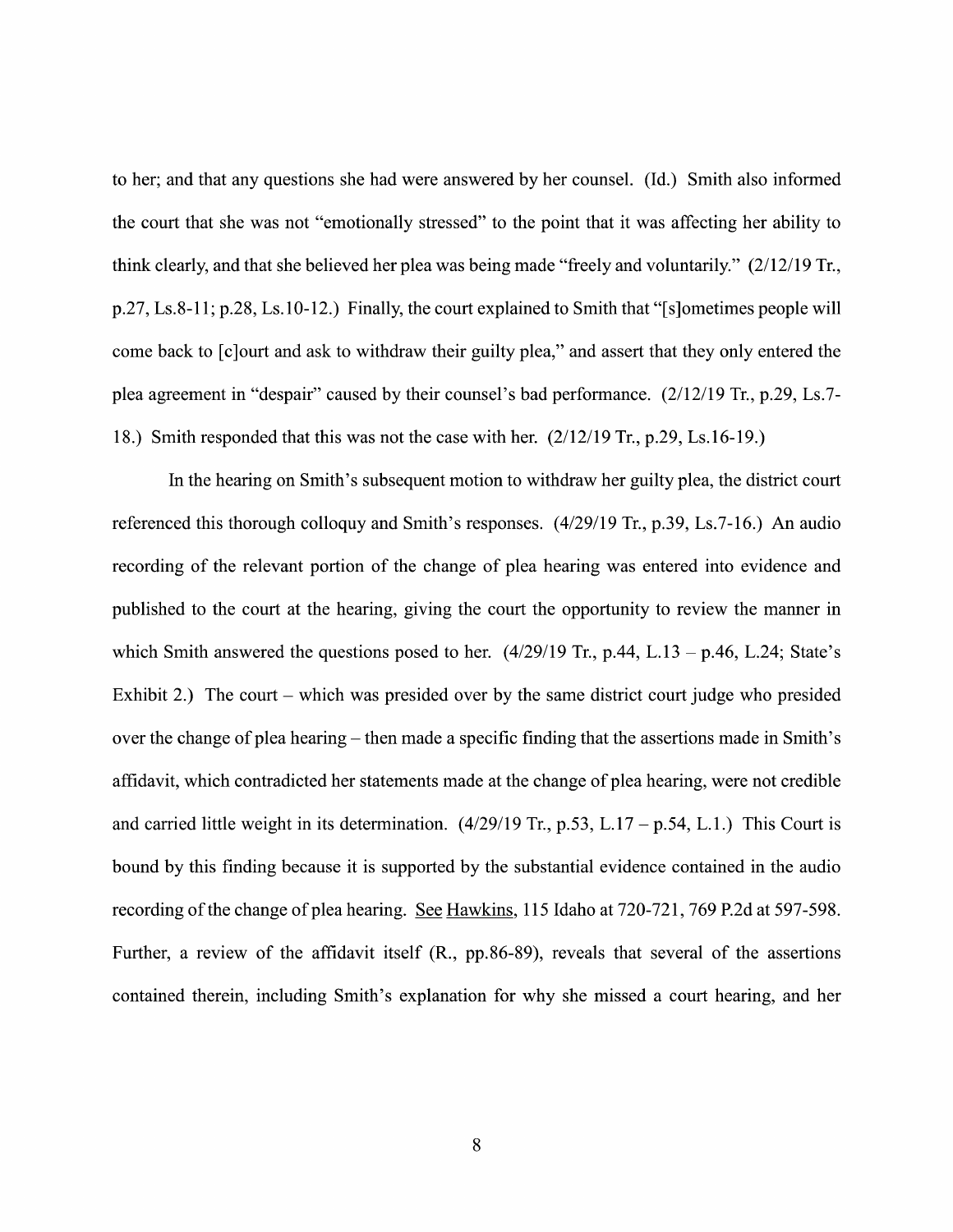assertion that she "felt in [her] heart" that entering the plea "was the wrong thing to d0," do not speak to the voluntariness of the plea and Smith's waivers.

Because the record demonstrates that Smith's guilty plea and accompanying waiver of her right to file a motion to withdraw her guilty plea were knowingly, voluntarily, and intelligently entered, Smith has failed to show that the district court erred in applying this valid waiver to her motion to withdraw her plea. In the alternative, for all of the same reasons, this Court should not consider this claim due to Smith's validly-entered waiver of her appellate rights.<sup>2</sup>

# C. Alternatively, The District Court Acted Well Within Its Discretion To Conclude That Smith's Motion To Withdraw Her Guilty Plea Also Failed On Its Merits

In addition to concluding that Smith waived her right to file a motion to withdraw her guilty plea, the district court also concluded that the motion failed on its merits. (4/29/19 Tr., p.54, Ls.8-15.) Smith has failed to show that the district court abused its discretion.

When the right to file such a motion has not been waived, a motion to withdraw a guilty plea may be made before sentence is imposed. I.C.R. 33(c). The presentence withdrawal of a guilty plea is not an automatic right, however. State V. Carrasco, <sup>117</sup> Idaho 295, 298, <sup>787</sup> P.2d 281, 284 (1990); State V. Hanslovan, 147 Idaho 530, 535, 211 P.3d 775, 780 (Ct. App. 2008). The defendant bears the burden of proving, in the district court, that the plea should be withdrawn.

 $2$  The state submits that an appeal waiver bars appeals from the denial of a motion to withdraw a guilty plea. See United States v. McGuire, 796 F.3d 712, 715 ( $7<sup>th</sup>$  Cir. 2015); United States v. Salas-Garcia, 698 F.3d 1242, 1255 (10<sup>th</sup> Cir. 2012). However, the state acknowledges that the guilty plea. See United States v. McGuire, 796 F.3d 712, 715 (7<sup>th</sup> Cir. 2015); <u>United States v.</u><br>Salas-Garcia, 698 F.3d 1242, 1255 (10<sup>th</sup> Cir. 2012). However, the state acknowledges that the<br>Idaho Court of Appeals has p Idaho 267, 270, 141 P.3d 1136, 1139 (Ct. App. 2006).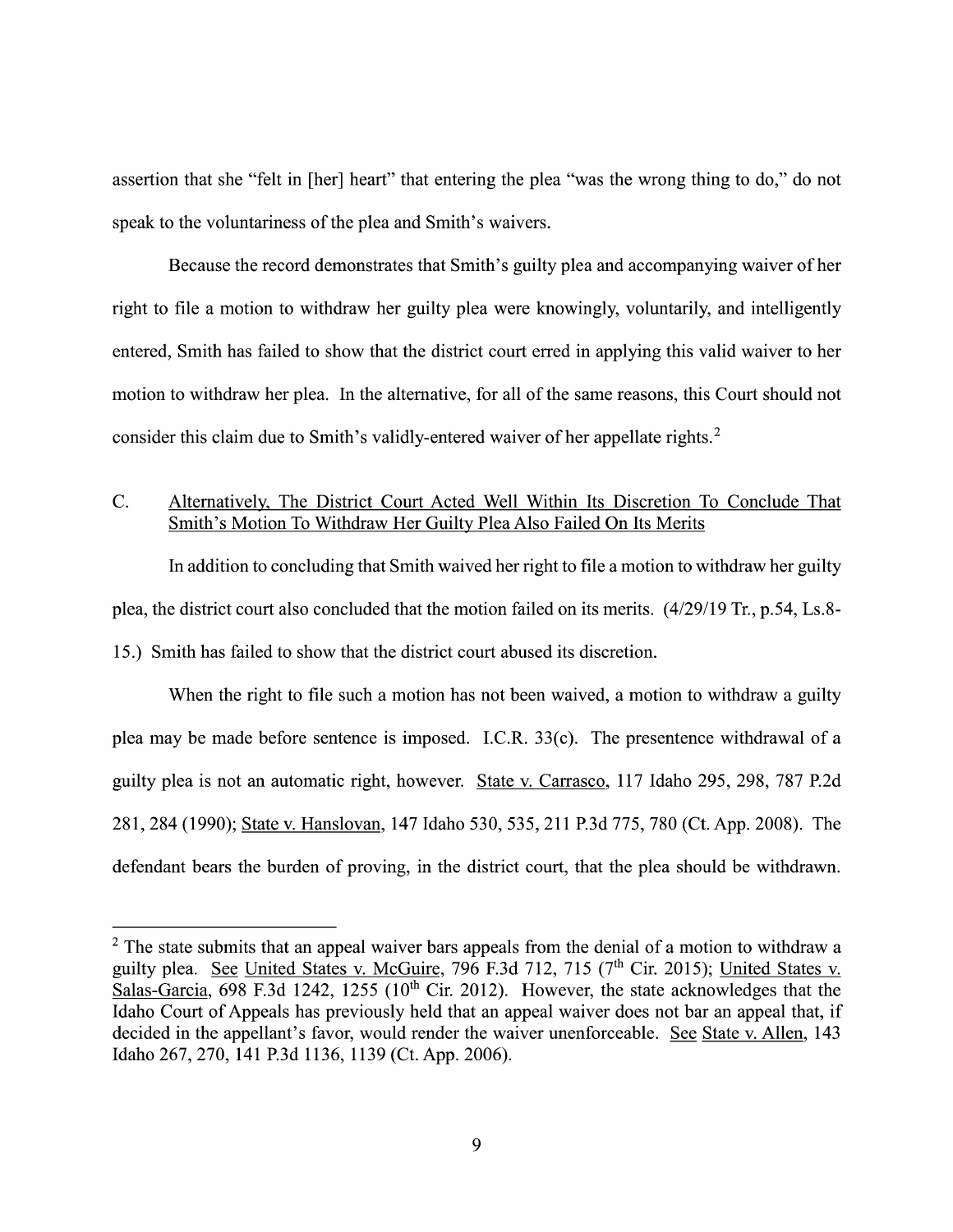Hanslovan, 147 Idaho at 535, 211 P.3d at 780; Griffith V. State, 121 Idaho 371, 374-375, 825 P.2d 94, 97-98 (Ct. App. 1992). In ruling on a motion to withdraw a guilty plea, the district court must determine, as a threshold matter, whether the plea was entered knowingly, intelligently and voluntarily. Hanslovan, 147 Idaho at 536, 211 P.3d at 781; State v. Rodriguez, 118 Idaho 957, 959, 801 P.2d 1308, 1310 (Ct. App. 1990). As a matter of constitutional due process, a plea is knowing and voluntary if it is "entered by one fully aware of the direct consequences, including the actual value of any commitments made to him by the court, prosecutor, or his own counsel." Brady v. United States, 397 U.S. 742, 755 (1970).

If the plea was voluntary, in the constitutional sense, then the court must determine Whether other just cause exists to allow the defendant to withdraw the plea. Hanslovan, 147 Idaho at 536, 211 P.3d at 781. The good faith, credibility, and weight of the defendant's assertions in support 0f his motion to withdraw his plea are matters for the trial court to decide. Id. at 537, 211 P.3d at 782.

"Appellate review of the denial of a motion to withdraw a plea is limited to whether the district court exercised sound judicial discretion as distinguished from arbitrary action." Hanslovan, 147 Idaho at 535-536, 211 P.3d at 780-781 (citing State V. McFarland, 130 Idaho 358, 362, 941 P.2d 330, 334 (Ct. App. 1997)).

In this case, Smith has not argued on appeal that any "other just cause" presented to the district court justified the withdrawal of her guilty plea. (See Appellant's brief, p.12.) Instead, Smith asserted only that her plea was not knowingly, intelligently, and voluntarily entered. (Id.) For the reasons set forth above, a review of the record contradicts this assertion. Therefore, even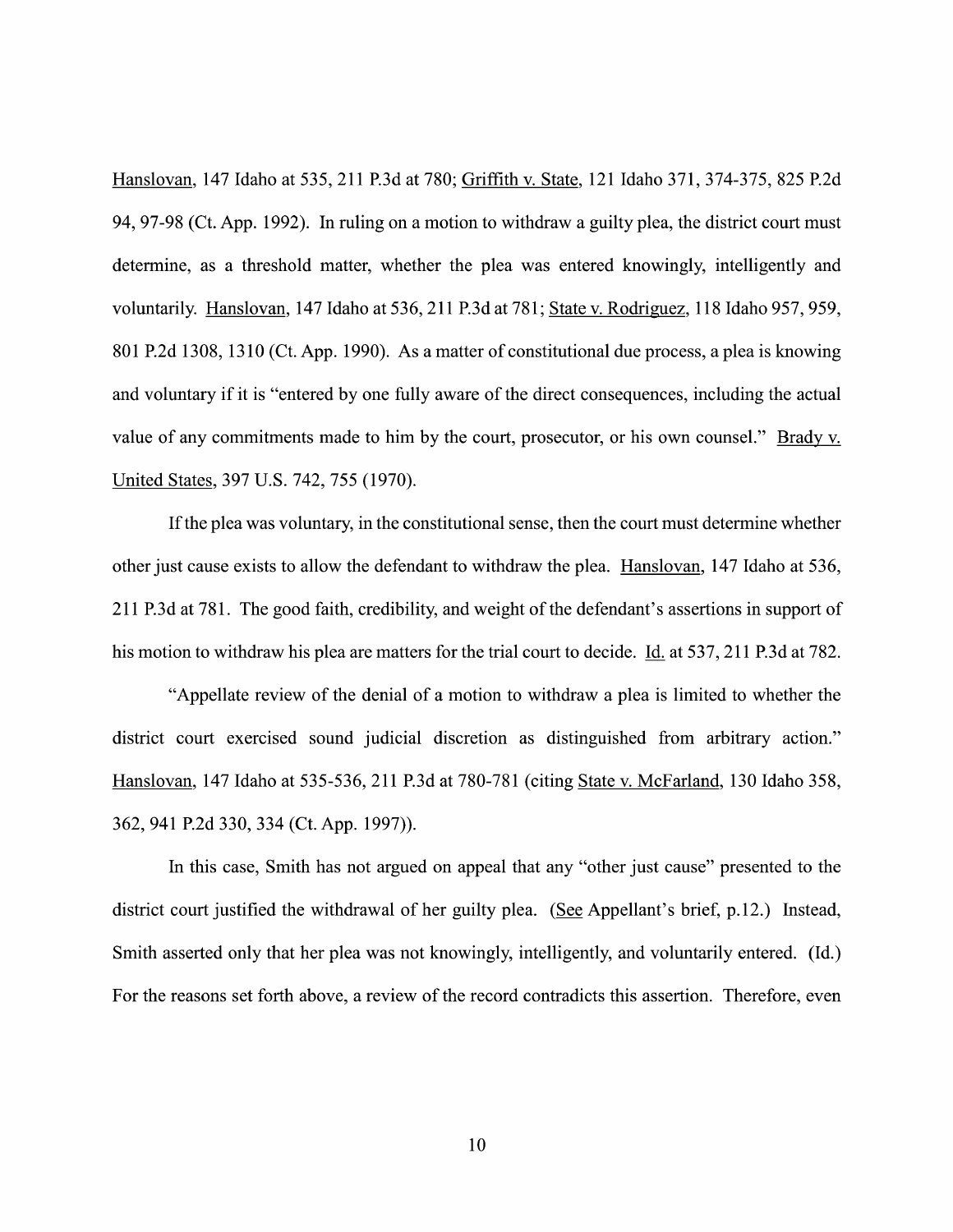if her waivers did not bar her attempt to withdraw her plea, Smith has failed to show that the district court abused its discretion in additionally denying the motion 0n its merits.

#### II. Smith Has Failed To Show That The District Court Abused Its Sentencing Discretion

#### A. Introduction

Smith contends that the district court abused its discretion by imposing an excessive sentence for heroin possession.<sup>3</sup> (Appellant's brief, pp.15-18.) However, Smith cannot show she is entitled to relief because she has failed to establish that the district court's suspended unified four-year sentence with two years fixed for heroin possession was excessive considering the objectives of sentencing, Smith's extensive criminal history, and other factors before the court.

#### B. Standard Of Review

When a sentence is within statutory limits, the appellate court will review only for an abuse 0f discretion. State V. Farwell, 144 Idaho 732, 736, 170 P.3d 397, 401 (2007). The appellant has the burden of demonstrating that the sentencing court abused its discretion. Id.

## C. The District Court Acted Well Within Its Sentencing Discretion

To bear the burden 0f demonstrating an abuse 0f discretion, the appellant must establish that, under any reasonable view of the facts, the sentence is excessive. Id. To establish that her

<sup>&</sup>lt;sup>3</sup> Smith waived her appellate rights "as to the conviction."  $(2/12/19$  Tr., p.11, Ls.16-18; State's Exhibit 1.) Therefore, it appears that Smith's challenge to the district court's sentencing determination in outside the scope of that waiver.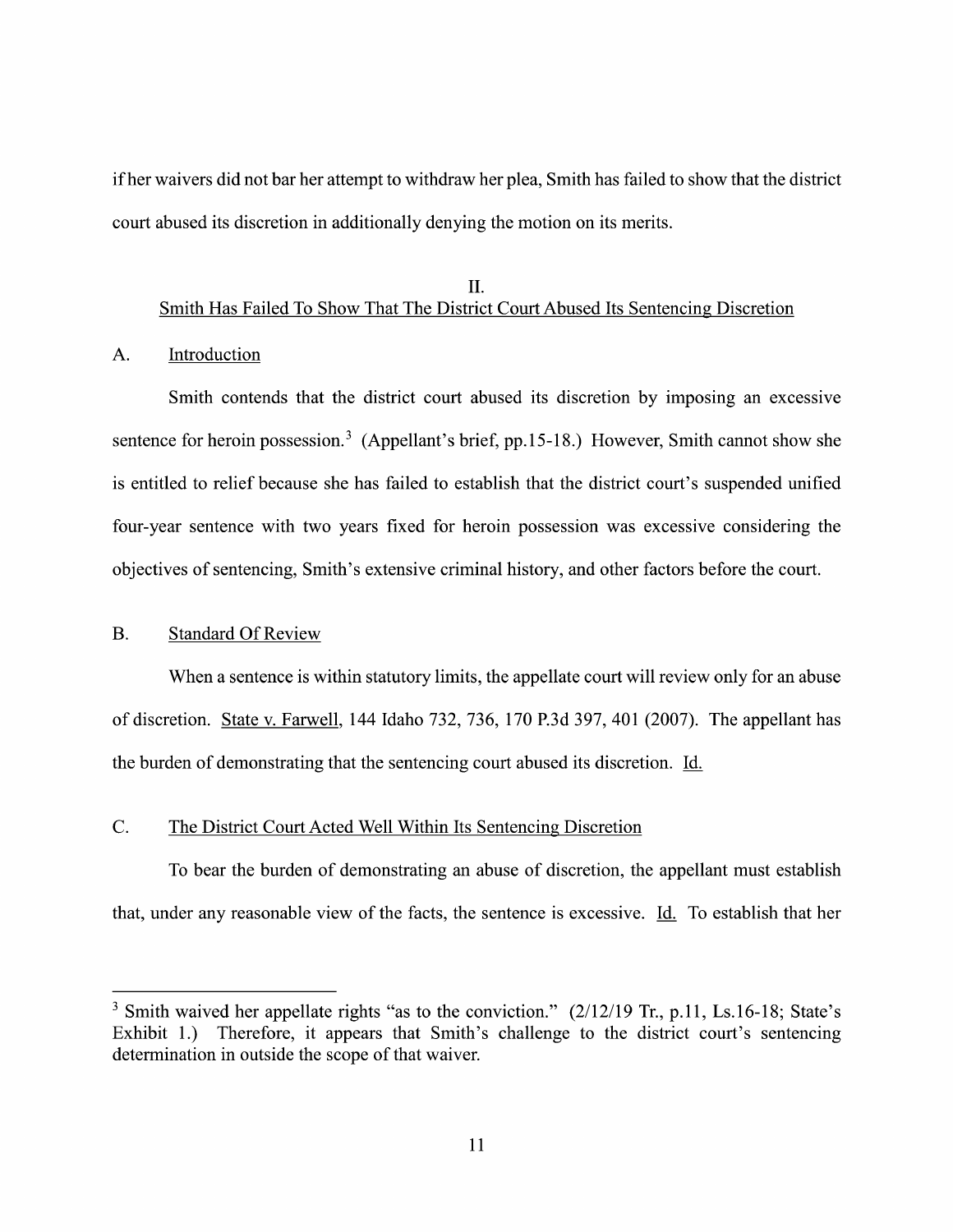sentence is excessive, Smith must demonstrate that reasonable minds could not conclude the sentence was appropriate to accomplish the sentencing goals of protecting society, deterrence, rehabilitation, and retribution. Id.; see also State v. Toohill, 103 Idaho 565, 568, 650 P.2d 707, 710 (Ct. App. 1982) (setting forth these sentencing objectives). "When considering whether the district court abused its sentencing discretion, [the appellate courts] review the entire sentence[.]" State V. Bailey, <sup>161</sup> Idaho 887, 895, <sup>392</sup> P.3d 1228, <sup>1236</sup> (2017) (citation omitted). However, the appellate court will "presume that the defendant's term of confinement will probably be the fixed portion of the sentence, because whether or not the defendant's incarceration extends beyond the fixed portion of the sentence will be within the sole discretion of the parole board." Id. (citation omitted).

In this case, prior to imposing its sentence, the district court cited the relevant sentencing factors. (8/12/19 Tr., p.79, Ls.7-20.) The court then referenced Smith's extensive criminal history, but ultimately decided t0 follow the state's sentencing recommendation despite its observation that the recommendation was "a lenient one" under the circumstances.  $(8/12/19 \text{ p}.80, L.3 - \text{p}.81, L.15)$ 

As the district court correctly observed, Smith has an extensive criminal history. Since 1997, Smith has approximately 12 felony criminal convictions, mostly involving fraud-related crimes committed in Washington. (PSI, pp. 11-18.) Smith also has approximately 11 misdemeanor convictions for crimes including domestic Violence, theft, and trespass. (1d,) Smith's PSI further indicates numerous probation violations. (Id.)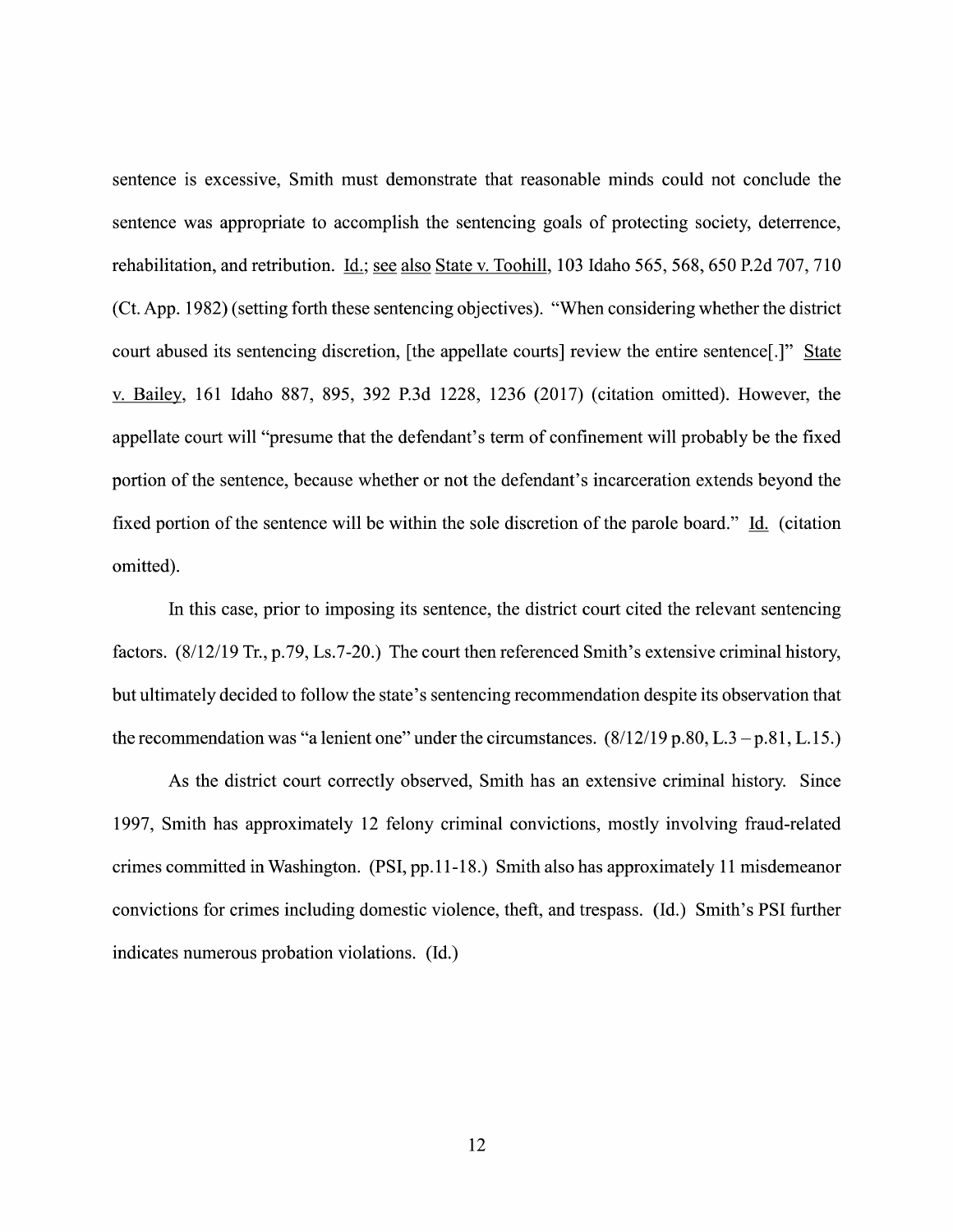Despite this criminal history and previous failures on probation, the district court followed the state's recommendation to place Smith on probation again.<sup>4</sup>  $(8/12/19$  Tr., p.81, Ls. 12-20.) The state's recommendation of a suspended unified four-year sentence with two years fixed (for a conviction on a charge which carried a maximum sentence of seven years incarceration, I.C.  $\S 37$ - $2732(c)(1)$ , was different from Smith's sentencing recommendation only in that the latter included one fewer suspended fixed term of incarceration and one fewer indeterminate year  $(8/12/19)$  Tr., p.78, Ls.5-12). Smith has failed to demonstrate that these additional two suspended years of incarceration (one fixed, one indeterminate), rendered the sentence excessive, particularly considering her extensive criminal record.

On appeal, Smith argues that in imposing its sentence, the district court did not adequately consider mitigating factors including Smith's mental health and substance abuse issues, her documented efforts to treat these conditions, her history of trauma including physical abuse perpetrated by her father, and her positive contributions t0 the community. (Appellant's brief, pp.15-18.) However, Smith has pointed t0 n0 portions of the record indicating that the district court failed to adequately consider these things, and there is no such indication in the record itself.

The district court's suspended unified four-year sentence with two years fixed was entirely reasonable considering the objectives 0f sentencing, Smith's criminal history, and other factors

Though not reflected in the amended written plea offer entered as an exhibit at the hearing on the <sup>4</sup> Though not reflected in the amended written plea offer entered as an exhibit at the hearing on the motion to withdraw Smith's guilty plea (see State's Exhibit 1), defense counsel represented that the state's initial pl was withdrawn after Smith failed to appear at a court hearing.  $(2/12/19$  Tr., p.17, Ls.15-19.) Nonetheless, the state recommended, at the sentencing hearing, that the court place Smith on probation.  $(8/12/19, p.76, L.21 - p.77, L.3.)$